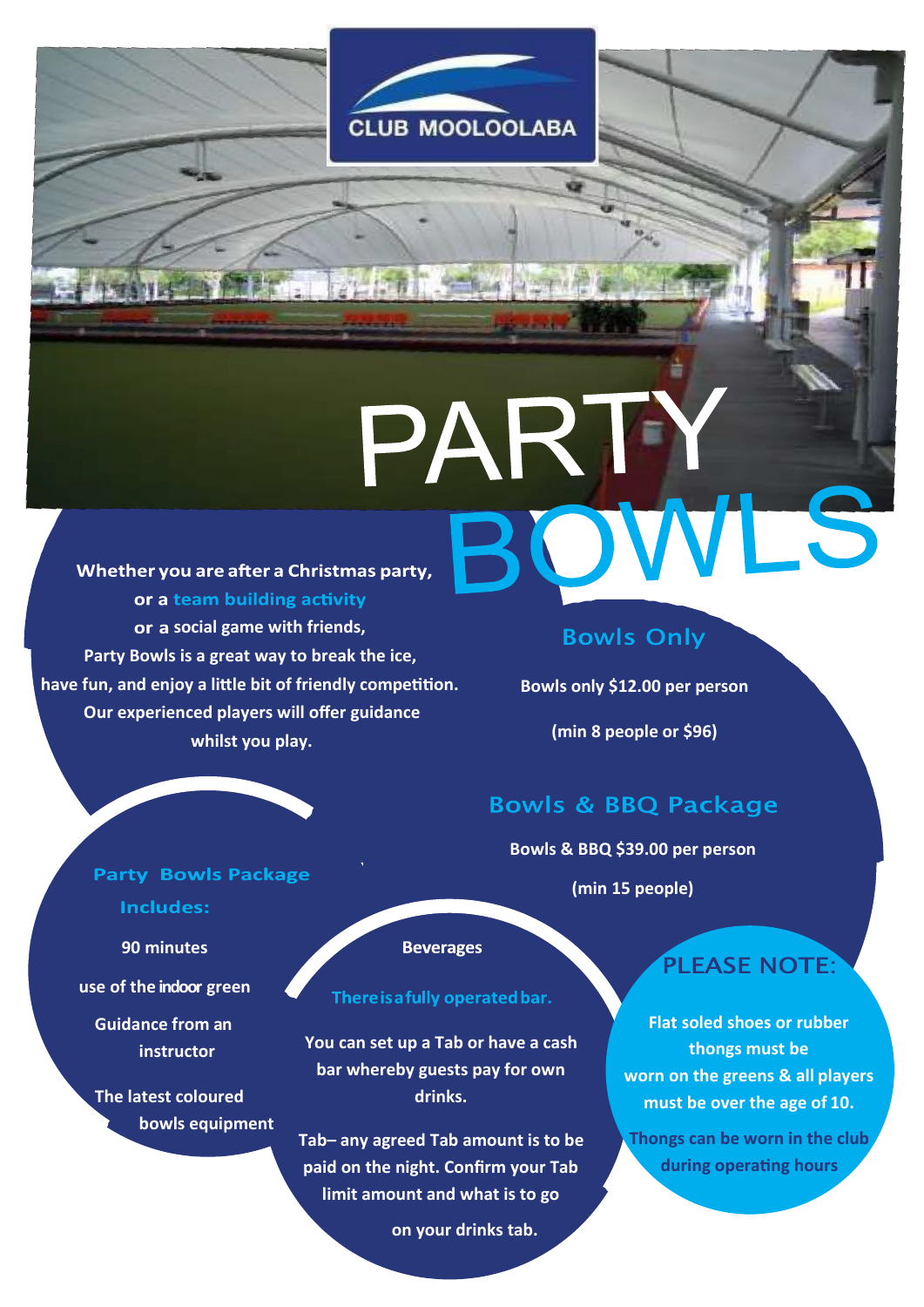# **Bowls Club Event Order Form**



| GRAZING EDGES (10-15 PER EOX)                                                                                                                           |                                                                                                                                  |                                          |       |                                          | PlZZA (minimum 5 pizzas) \$16 ea                                                        |                             |             |                                                                          |                      |             |       |
|---------------------------------------------------------------------------------------------------------------------------------------------------------|----------------------------------------------------------------------------------------------------------------------------------|------------------------------------------|-------|------------------------------------------|-----------------------------------------------------------------------------------------|-----------------------------|-------------|--------------------------------------------------------------------------|----------------------|-------------|-------|
| Item                                                                                                                                                    |                                                                                                                                  | ŒΓ                                       | \$    | Total                                    |                                                                                         |                             |             |                                                                          | CITY                 | S           | Total |
|                                                                                                                                                         | Classic Party Platter-Mini party Pies,<br>Sausage rolls, dim sims, samosas, spring<br>rolls, chips, tomato sauce, sweet chilli & |                                          | \$95  |                                          | Supreme-Ham, capsicum, mush-<br>room, pepperoni & onion.                                |                             |             |                                                                          | 16                   |             |       |
| Sour Cream<br>Sandwich Box - Freshly made                                                                                                               |                                                                                                                                  |                                          | \$85  |                                          | Five Mushroom- Mixed forest<br>Mushrooms, onions, mozzarella, feta<br>& truffle oil (v) |                             |             |                                                                          | 16                   |             |       |
| sandwiches and wraps. Fillings include<br>Ham, cheese and tomato; Egg Salad,<br>chicken and mayo, and BLT                                               |                                                                                                                                  |                                          |       |                                          | Tandoori Chicken-spiced breast with<br>roast capsicum, onion & mint raitha              |                             |             |                                                                          | 16                   |             |       |
| Antipasto Box-Grilled and pickled veg,<br>cold meats, dolmades, cracker selection,<br>dips, crudites (gluten free)                                      |                                                                                                                                  |                                          | \$100 |                                          | Meat Lovers-shaved steak, bacon,<br>chicken, pepperoni & house BBQ                      |                             |             |                                                                          |                      | 16          |       |
| Sweet Box-selection of cakes and<br>slices with scones, cream and jam.                                                                                  |                                                                                                                                  |                                          | \$60  |                                          | Margherita- vine tomato, basil,<br>mozzarella                                           |                             |             |                                                                          |                      | 12          |       |
|                                                                                                                                                         |                                                                                                                                  |                                          |       |                                          |                                                                                         | <b>BBQ PACKAGE (MIN 15)</b> |             |                                                                          |                      |             |       |
| Specialised Platter-Torpedo<br>Prawns, Crumbed Calamari, crispy<br>wings, salt and pepper squid & fish<br>cocktails with our seasoned fries &<br>sauces |                                                                                                                                  |                                          | \$120 |                                          | Rump steak (g/f)<br>Beef Sausage (g/f)<br><b>Marinated Chicken</b><br>thigh (g/f)       |                             |             | Salads - choose Two<br>Coleslaw (g/f)<br>Potato (g/f)<br>Beetroot & feta |                      |             |       |
| FORK AND TALK MENU (please choose two)                                                                                                                  |                                                                                                                                  |                                          |       | Pumpkin & Cashew<br>Grilled Onions (g/f) |                                                                                         |                             |             |                                                                          |                      |             |       |
|                                                                                                                                                         | Served in bio trays with a fork. \$16pp (minimum 20 people)                                                                      |                                          |       |                                          | <b>Buttered bread roll</b><br>Sides - choose Two                                        |                             |             |                                                                          |                      |             |       |
| Hawaiian Pork shoulder on a Honolulu slaw<br>٠<br>with Black Sesame & Toasted Macadamia<br>Dressing (g/f)                                               |                                                                                                                                  |                                          |       |                                          | Selection of sauces<br>Vegan Option on<br>request                                       |                             |             | <b>Sliced Beetroot</b><br><b>Sliced Tomato</b>                           |                      |             |       |
|                                                                                                                                                         | Braised Memphis Beef Brisket, on Lyon-<br>naise Potatoes with Mustard Sauce (g/f)                                                |                                          |       |                                          |                                                                                         |                             |             |                                                                          | <b>Sliced Cheese</b> |             |       |
|                                                                                                                                                         | Beef Massaman Curry, coconut rice, pickled<br>veg(g/f)                                                                           |                                          |       |                                          |                                                                                         | Adults @ \$29               | Vego @ \$24 |                                                                          |                      | Kids @ \$15 |       |
|                                                                                                                                                         | Durban Lamb Curry, Cauliflower Rice, Car-<br>rot Sambal (g/f)                                                                    |                                          |       |                                          |                                                                                         |                             |             |                                                                          |                      |             |       |
|                                                                                                                                                         | Lebanese lamb Kofta on Pita, Herb Salad,<br>Tahini Yoghurt                                                                       |                                          |       | <b>TOTALS</b><br>Grazing Boxes           |                                                                                         |                             |             |                                                                          |                      |             |       |
|                                                                                                                                                         | Baked Beans & Smoked Pimento Sour<br>Cream $(v)$ $(g/f)$                                                                         | Vego Loaded Fries with house made Boston |       |                                          | Fork and Talk<br>Azza<br>ΒĐΩ                                                            |                             |             |                                                                          |                      |             |       |
|                                                                                                                                                         | Penang Chicken Curry, Coconut sticky Rice<br>pickled Veg (g/f)                                                                   |                                          |       | Total                                    |                                                                                         |                             |             |                                                                          |                      |             |       |